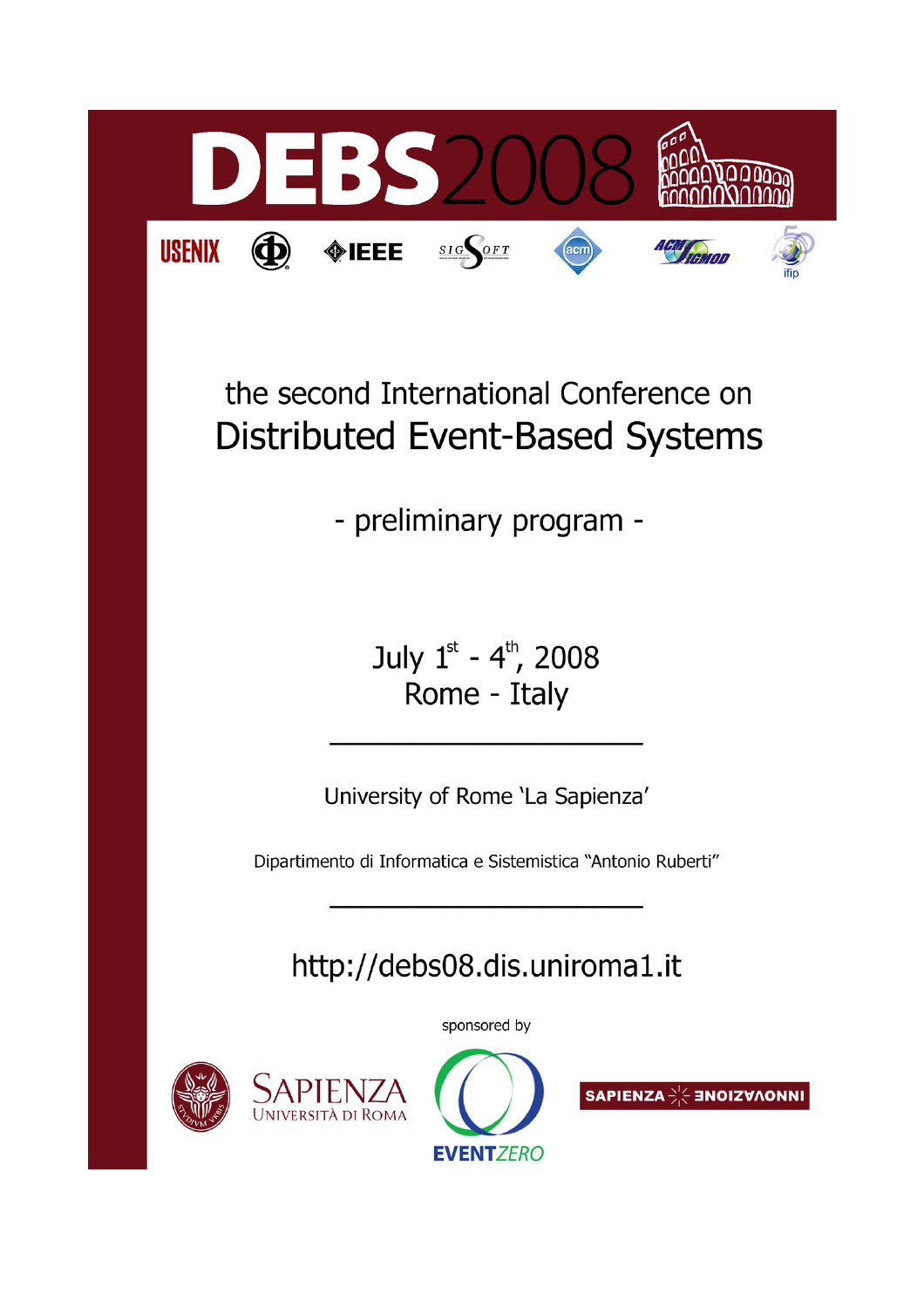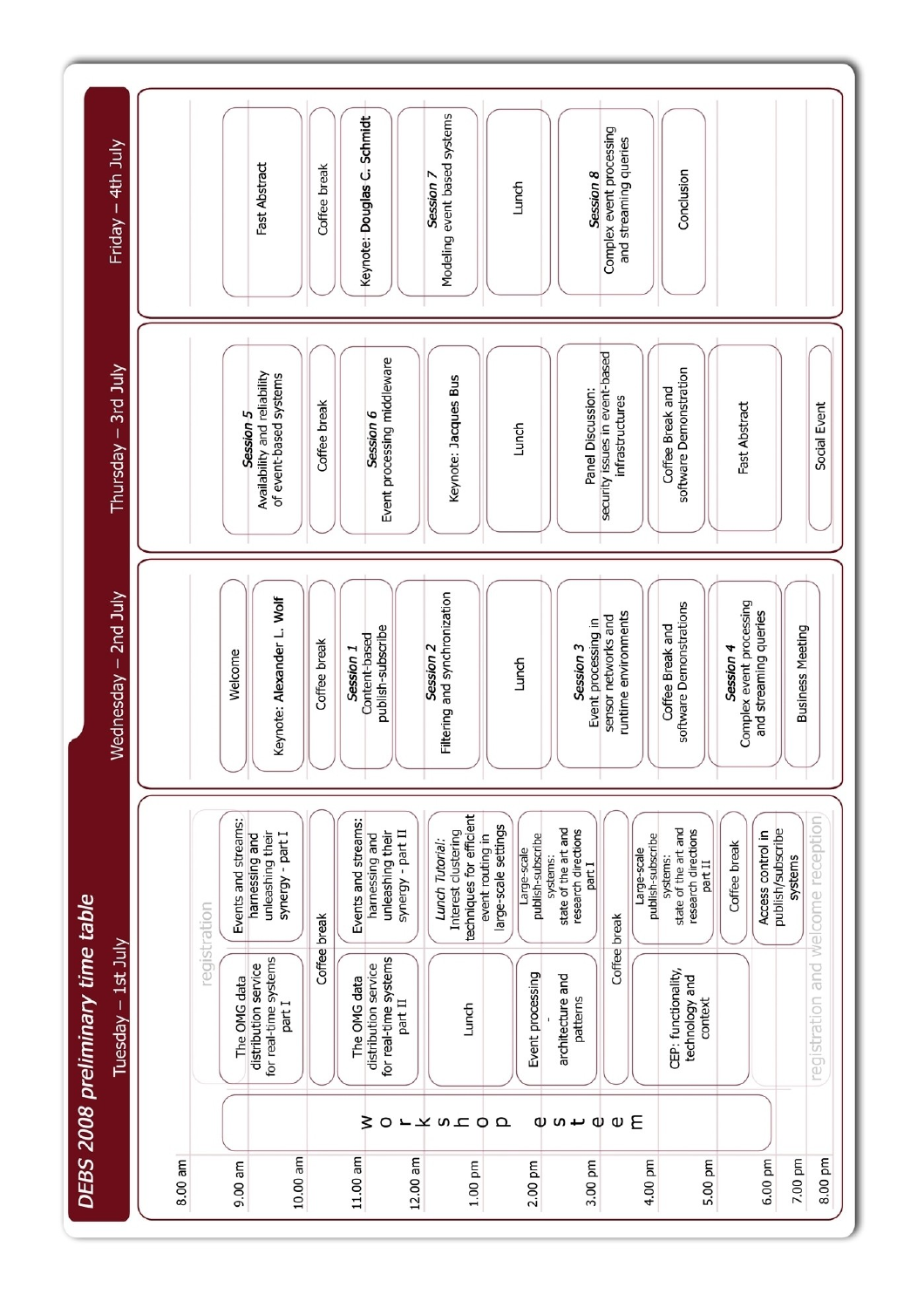# Tuesday – 1**st** July

### **08,00 am – 10,00 am Registration**

08,30 am – 7.00 pm All tutorials will take place on July 1st in two parallel tracks

**08,30 am – 6,00 pm Workshop esteem**

# **Track I**

### **08,30 am – 10,00 am**

**The OMG Data Distribution Service for Real-Time Systems Part I**  Angelo Corsaro (PrismTech)

10,00 am – 10,30 am Coffee Break

# **10,30 am – 12,00 pm**

**The OMG Data Distribution Service for Real-Time Systems Part II** Angelo Corsaro (PrismTech)

12,00 pm – 1,30 pm Lunch Break

# **1,30 pm – 3,00 pm**

**Event Processing – Architecture and patterns** Opher Etzion (IBM)

### 3,00 pm – 3,30 pm

Coffe Break

# **3,30 pm – 5,30 pm**

**CEP: Functionality, Technology and Contex**

Dieter Gawlick (Oracle) , Shailendra Mishra (Oracle)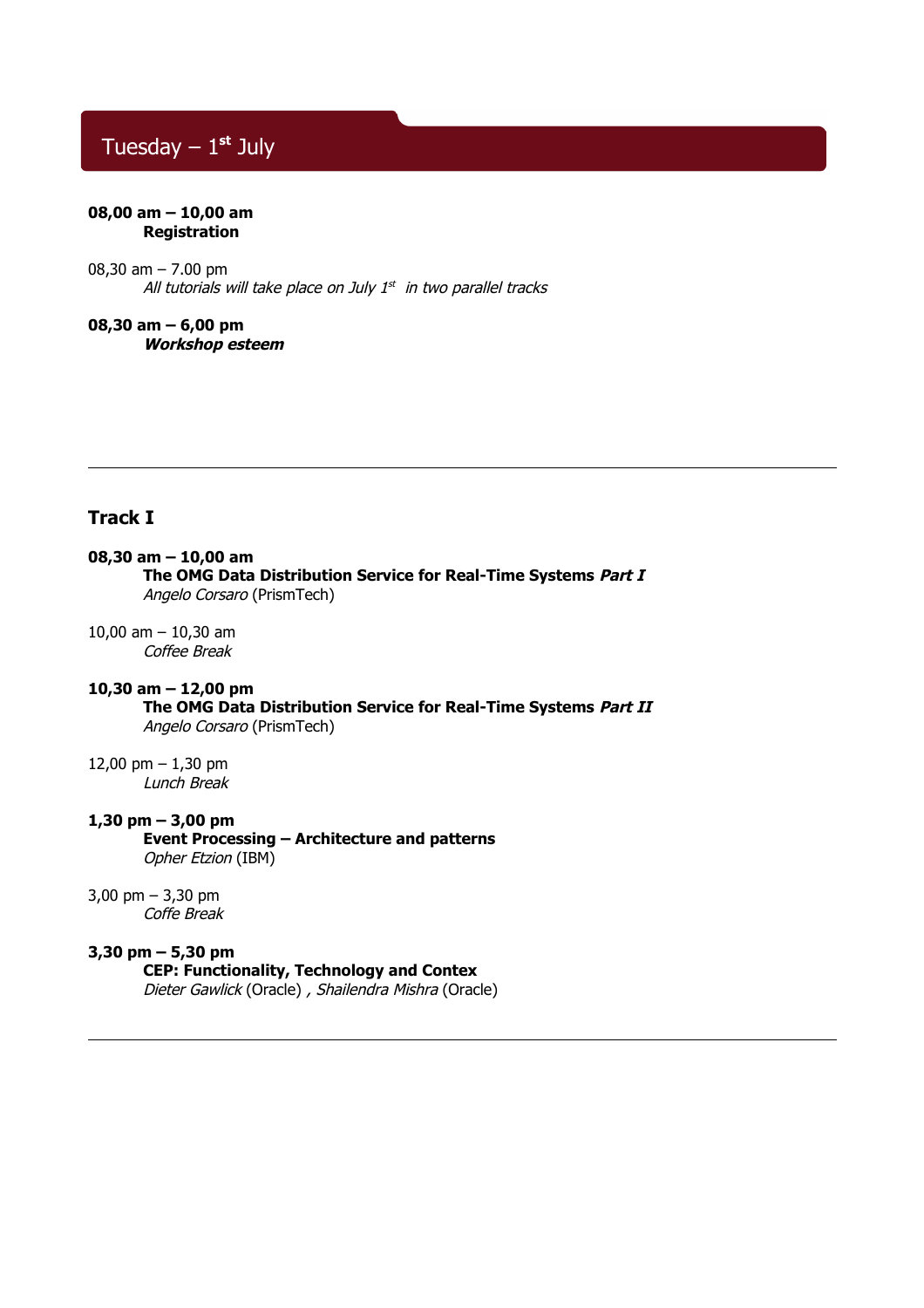# **Track II**

# **08,30 am – 10,00 am**

# **Events and Streams: Harnessing and Unleashing Their Synergy Part I**

Sharma Chakravarthy (University of Texas at Arlington, Computer Science and Engineering Department)

10,00 am  $-$  10,30 am Coffee Break

## **10,30 am – 12,00 pm**

## **Events and Streams: Harnessing and Unleashing Their Synergy Part II**

Sharma Chakravarthy (University of Texas at Arlington, Computer Science and Engineering Department)

### **12,00 pm – 1,30 pm**

### **Interest clustering techniques for efficient event routing in large-scale settings**

Leonardo Querzoni (Sapienza University of Rome, Department of Computer and Systems Sciences)

# **1,30 pm – 3,00 pm**

# **Large-scale publish-subscribe systems: state of the art and research directions Part I**

Peter Triantafillou (University of Patras, Department of Computer Engineering and Informatics), Anne-Marie Kermarrec (INRIA Rennes, Bretagne Atlantique)

3,00 pm – 3,30 pm

Coffe Break

# **3,30 pm – 5,00 pm**

# **Large-scale publish-subscribe systems: state of the art and research directions Part II**

Peter Triantafillou (University of Patras, Department of Computer Engineering and Informatics), Anne-Marie Kermarrec (INRIA Rennes, Bretagne Atlantique)

5,00 pm – 5,30 pm

Coffe Break

# **5,30 pm – 7,00 pm**

# **Access Control in Publish/Subscribe Systems**

Jean Bacon (University of Cambridge, Computer Laboratory), David Eyers (University of Cambridge, Computer Laboratory), *Jatinder Singh* (University of Cambridge, Computer Laboratory) and Peter Pietzuch (Imperial College London, Department of Computing)

**6,00 pm – 7,00 pm Registration**

# **6,30 pm – 8,30 pm**

**Welcome Reception**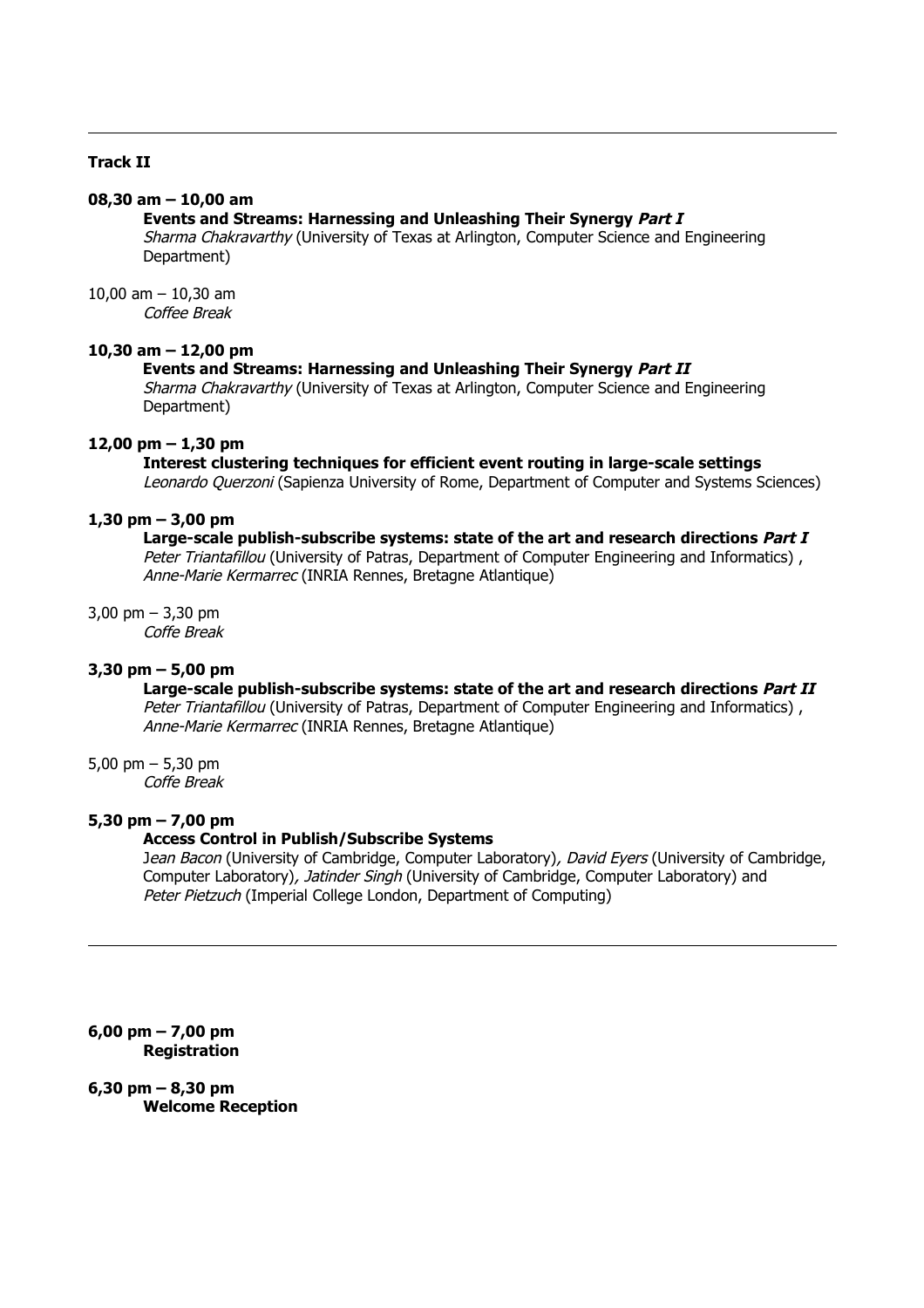# Wednesday – 2**nd** July

### **08,30 am – 09,00 am Welcome from the Chairs**

### **09,00 am – 10,00 am**

**Keynote : Has the time finally arrived for content-based networking Alexander L. Wolf (**Imperial College London**)**

### 10,00 am – 10,30 am Coffee Break

## **10,30 am – 11,30 am**

Session 1: **Content-based pub/sub**

### **- Extending Siena to support more expressive and flexible subscriptions**

John Keeney (Trinity College Dublin, Ireland), David Lewis (Trinity College Dublin, Ireland) , Dominik Roblek (Trinity College Dublin, Ireland), D O'Sullivan (Trinity College Dublin, Ireland) and Dominic Jones (Trinity College Dublin, Ireland)

### **- Dynamic Content-based Channels: Meeting in the Middle**

Sasu Tarkoma (Helsinki University of Technology, Finland)

### **11,30 am – 1,00 pm**

### Session 2: **Filtering and synchronization**

### **- Event Dissemination via Group-Aware Stream Filtering** Ming Li (Dartmouth College, USA) and David Kotz (Dartmouth College, USA)

- **Bloom Filter Based Routing for Content-Based Publish/Subscribe** Zbigniew Jerzak (TU Dresden, Germany) and Christof Fetzer (TU Dresden, Germany)
- **A Synchronization Protocol For Supporting Peer-to-Peer Multiplayer Online Games in Overlay Networks**

Stefano Ferretti (University of Bologna, Italy)

1,00 pm  $- 2,15$  pm Lunch

### **2,15 pm – 3,45 pm**

Session 3: **Event processing in sensor networks and runtime environments**

**- Event Detection in Sensor Networks for Modern Oil Fields (Industrial paper)**

Matthew Hill (IBM Research, Hawthorne, USA) , Yuan-Chi Chang (IBM Research, Hawthorne, USA). Vijay Iyengar (IBM Research, Hawthorne, USA) and Murray Campbell (IBM Research, Hawthorne, USA)

**- Event-based Constraints for Sensornet Programming**

Mert Akdere (Brown University, USA), Ugur Cetintemel (Brown University, USA), John Jannotti (Brown University, USA) and Jie Mao (Brown University, USA)

### **- Advanced Event Processing and Notifications in Service Runtime Environments**

Anton Michlmayr (Technical University of Vienna, Austria), Florian Rosenberg (Technical University of Vienna, Austria), Philipp Leitner (Technical University of Vienna, Austria) and Schahram Dustdar (Technical University of Vienna, Austria)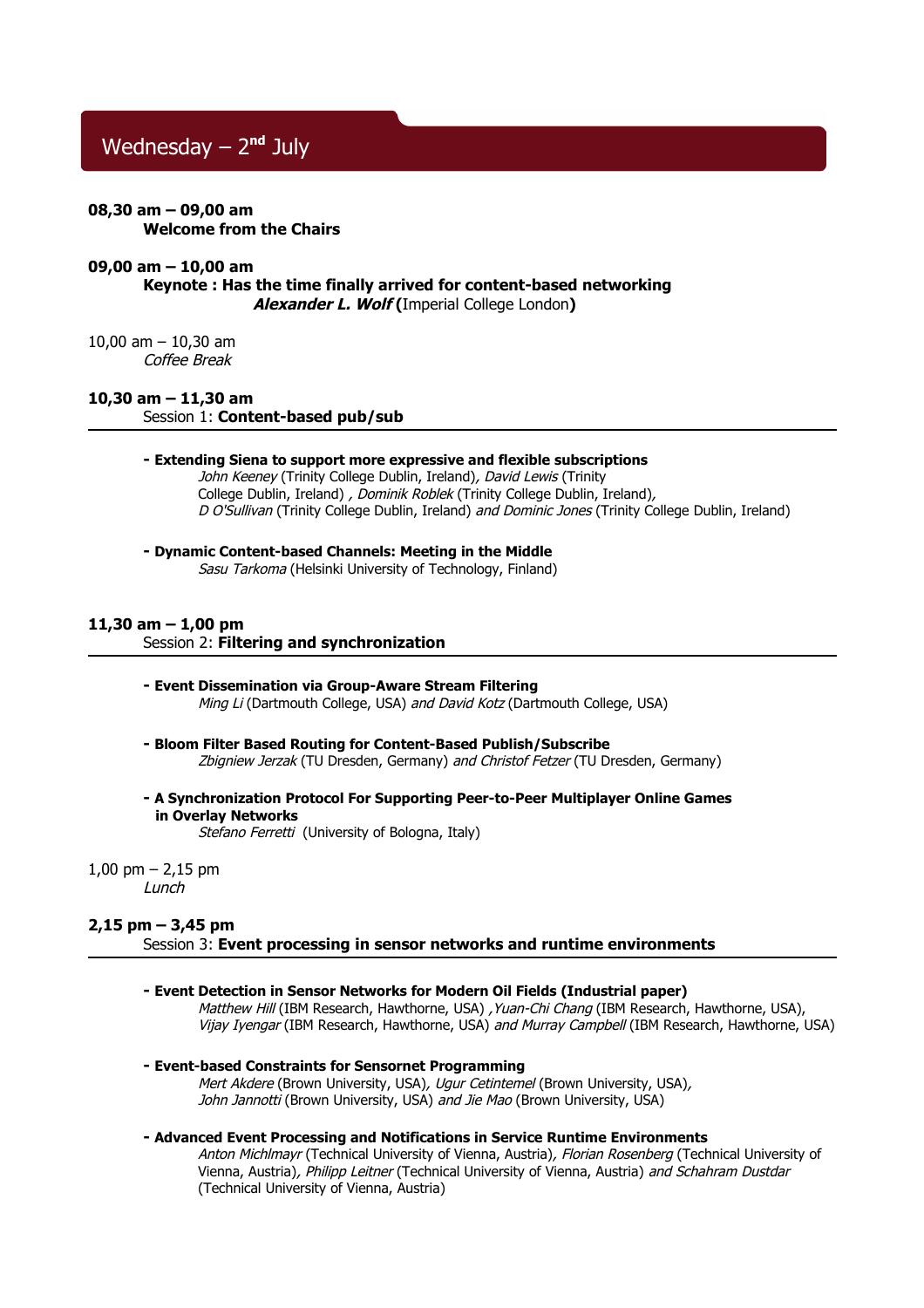## **Coffee Break and Demonstrations (TBC):**

- **Service-Oriented Agent Architecture for Financial Customer Relationship Management** Wen-chih Tsai (National Chiao Tung University,Taiwan) and An-Pin Chen (National Chiao Tung University,Taiwan)
- **Efficient Uncertainty Management in Complex Event Systems** Segev Wasserkrug (IBM Haifa Research Lab, Israel), Opher Etzion (IBM Haifa Research Lab, Israel), Avigdor Gal (Technion,Israel Institute of Technology) and Yulia Turchin (Technion,Israel Institute of Technology)
- **Service Oriented Architecture for Heterogeneous and Dynamic Sensor Networks** Jérémie Leguay (Thales Communications France), Mario Lopez-Ramos (Thales Communications France), Kathlyn Jean-Marie (Thales Communications France) and Vania Conan (Thales Communications France)
- **A Framework for Performance Evaluation of Complex Event Processing Systems** Marcelo Mendes (University of Coimbra, Portugal), Pedro Bizarro (University of Coimbra, Portugal) and Paulo Marques (University of Coimbra,Portugal)

## **4,45 pm – 6,15 pm**

Session 4: **Reasoning and complex event detection**

**- Top-k/w Publish/Subscribe: Finding k Most Relevant Publications in Sliding Time Window w**

Kresimir Pripuzic (University of Zagreb, Croatia) and Ivana Podnar (University of Zagreb, Croatia), Zarko (EPFL, CH) and Karl Aberer (EPFL, CH)

**- Unification of Geospatial Reasoning, Temporal Logic, & Social Network Analysis in Event-based Systems (Industrial paper)** Jans Aasman (Franz, Inc., USA) and Steve Sears (Franz, Inc., USA)

**- Relative Temporal Constraints in the Rete Algorithm for Complex Event Detection** Karen Walzer (SAP AG, Germany) and Tino Breddin (SAP AG, Germany)

**6,20 pm – 7,40 pm Business Meeting**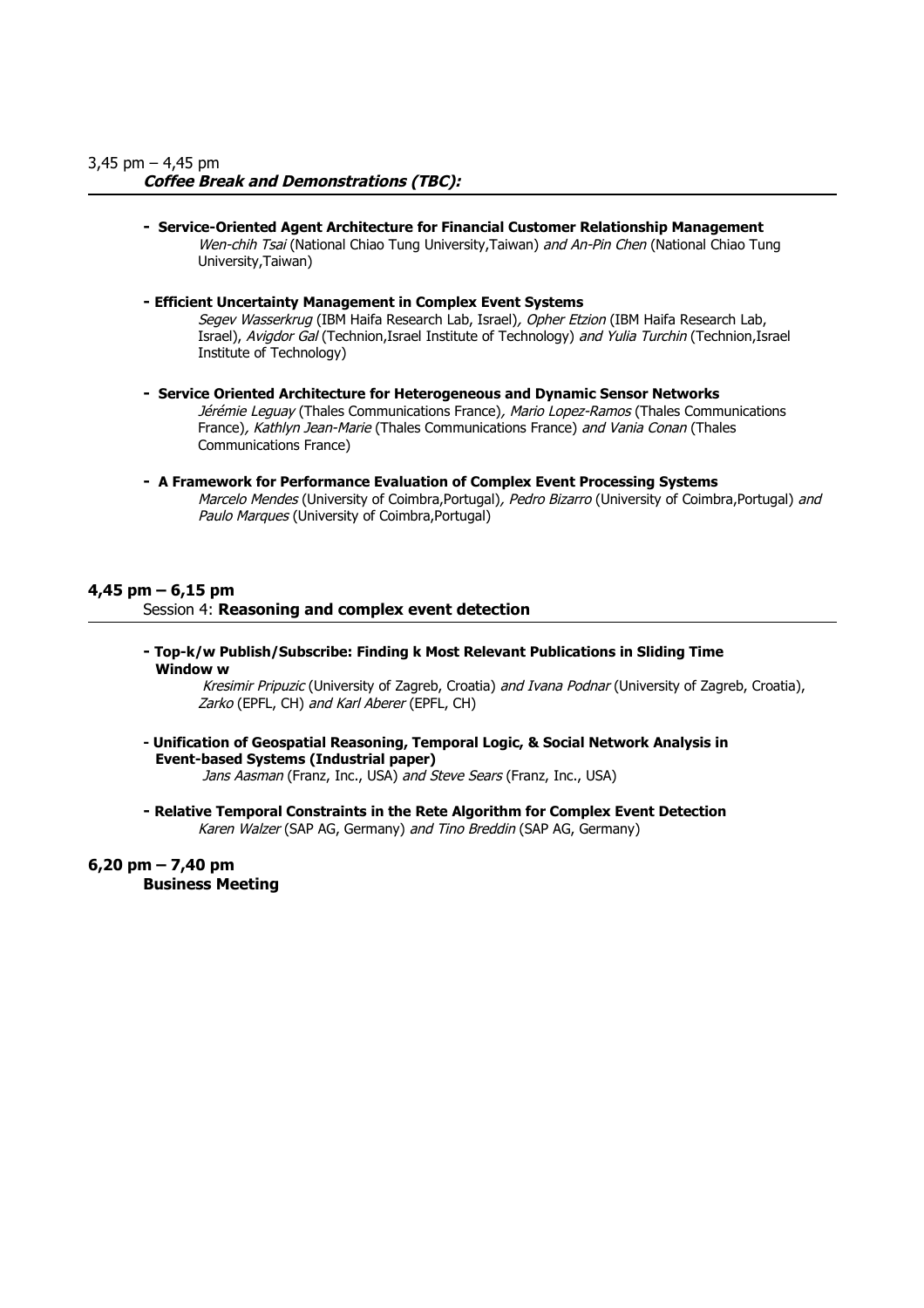# Thursday – 3**rd** July

### **08,30 am –10,00 am**

### Session 5: **Availability and reliability of event-based systems**

- **An Adaptive Approach for Ensuring Reliability in Event Based Middleware** Shruti Mahambre (IIT Bombay, India) and Umesh Bellur (IIT Bombay, India)
- **Availability Models for Underlay Aware Overlay Networks** Madhu Kumar S. D (IIT Bombay, India) and Umesh Bellur (IIT Bombay, India)
- **Replica Placement for High Availability in Distributed Stream Processing Systems** Thomas Repantis and Vana Kalogeraki (University of California, Riverside, USA)

# 10,00 am – 10,30 am

Coffee Break

### **10,30 am – 12,00 pm** Session 6: **Event processing middleware**

**- WebLogic Event Server: A Lightweight, Modular Application Server for Event Processing (Industrial paper)**

Seth White (Bea Systems, USA), Alexandre Alves (Bea Systems, USA) and David Rorke (Bea Systems, USA)

**- TOPS – A New Design for Transactions in Publish/Subscribe Middleware**

Yosef Shatsky (Open University, Israel) and Ehud Gudes (Open University, Israel)

**- Industry Paper: a scalable grid based application platform for high volumes of transactional event driven processes (Industrial paper)** Elena Pasquali (WareLite Ltd, UK) and Daniel Grazioli (WareLite Ltd, UK)

### **12,00 pm – 1,00 pm**

### **Keynote : Towards trustworthy ICT service infrastructures**

**Jacques Bus (**Head of Unit, - Security (ICT Programme) DG Information Society and Media,European Commission**)**

1,00 pm  $- 2.15$  pm Lunch

### **2,15 pm – 3,45 pm**

**Panel Discussion : Security issues in Event Based Infrastructures as seen from European Technology Platforms**

**Chair: Jacques Bus**  Participants:

> **Neeraj Suri, Technical University Darmstadt (ETP Artemis) Reijo Savola, VTT, Finland (ETP eMobility) Mike Surridge, IT Innovation, UK (ETP NEM) Pascal Bisson, Thales, France (ETP NESSI)**

Organizers : James Clarke (Waterford Institute of Technology, Ireland), Alkis Konstantellos (EU commission), Angelo Marino (EU commission), Thomas Skordas (EU commission)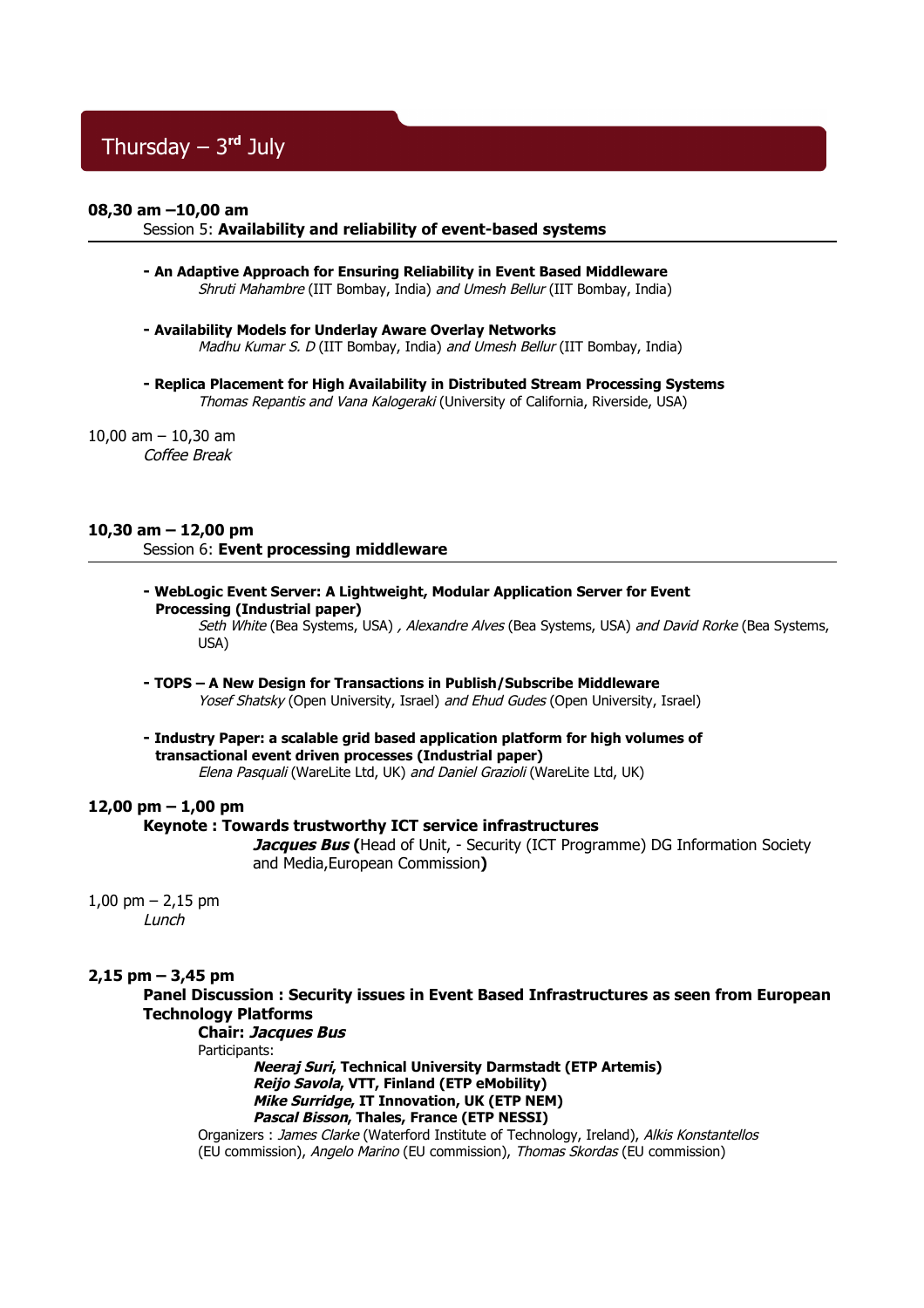## 3,45 pm – 4,45 pm **Coffee Break and Demonstrations (TBA)**

### **4,45 pm – 6,15 pm Fast Abstract: (To be confirmed)**

### **-Publish/Subscribe-based Cluster and Routing Algorithm for Actuator and Sensor Networks**

Jan Hendrik Schönherr (Communication and Operating Systems Group, Germany), Helge Parzyjegla (Berlin Institute of Technology, Germany) *,Gero Mühl* (Berlin Institute of Technology, Germany)

### **- BCE-Processor: Boost Up Event Processing for Large-scale Sensor-rich Ubiquitous Environment**

Jinwon Lee (Computer Science, KAIST, South Corea), Youngki Lee (Computer Science, KAIST, South Corea), Seungwoo Kang (Computer Science, KAIST, South Corea), SangJeong Lee (Computer Science, KAIST, South Corea), Junehwa Song (Computer Science, KAIST, South Corea)

### **- Context-Dependent Event Detection in Sensor Networks**

Scarlet Schwiderski-Grosche (Royal Holloway, University of London, UK)

#### **- On the Challenges in Event Delivery**

Haggai Roitman (Technion, Israel), Avigdor Gal (Technion, Israel), Louiga Raschid (University of Maryland, USA)

#### **- Combining Discriminant Analysis and Neural Networks for Fraud Detection on the Base of Complex Event Processing**

Alexander Widder (simple fact AG, Germany), Rainer v. Ammon (Centrum für Informations-Technologie Transfer GmbH, Germany), Philippe Schaeffer (TÜV Rheinland Secure iT GmbH,Germany), Christian Wolff (Media Computing, University of Regensburg, Germany)

#### **- Event-Driven Business Process Management**

Christian Wolff (Universität Regensburg, Germany), Rainer v. Ammon (Centrum für Informations-Technologie Transfer GmbH, Germany), Christoph Emmersberger (Centrum für Informations-Technologie Transfer GmbH, Germany), Torsten Greiner (Teambank AG Nürnberg, Germany), Adrian Paschke (Technical University Dresden BioTec), Florian Springer (Centrum für Informations-Technologie Transfer GmbH, Germany)

#### **- A Suitable Programming Model for e-Science Workflows?**

Beth Plale (Indiana University, USA), Chathura Herath (Indiana University, USA), Rahul Ramachandran (University of Alabama Huntsville USA)

#### **- Stratified implementation of event processing network**

Ayelet Biger (One Software Technologies), Opher Etzion (IBM Haifa, Israel), Yuri Rabinovich (IBM Haifa, Israel)

### **- Event-based integration using on-the-fly matching**

Anders Moen Hagalisletto (Birkeland Innovation, Norwegian Computing Center), Steinar Kristoffersen (Østfold University College, Halden)

### **- Policy-based Management of Semantic Clustering**

Dominic Jones (Knowledge & Data Engineering Group (KDEG) – Trinity College Dublin, Ireland), John Keeney (Knowledge & Data Engineering Group (KDEG) – Trinity College Dublin, Ireland), David Lewis (Knowledge & Data Engineering Group (KDEG) – Trinity College Dublin, Ireland), Declan O'Sullivan (Knowledge & Data Engineering Group (KDEG) – Trinity College Dublin, Ireland)

### **- Design Patterns for Complex Event Processing**

Adrian Paschke (Technical University Dresden, Germany)

**7,00 pm - Social Event**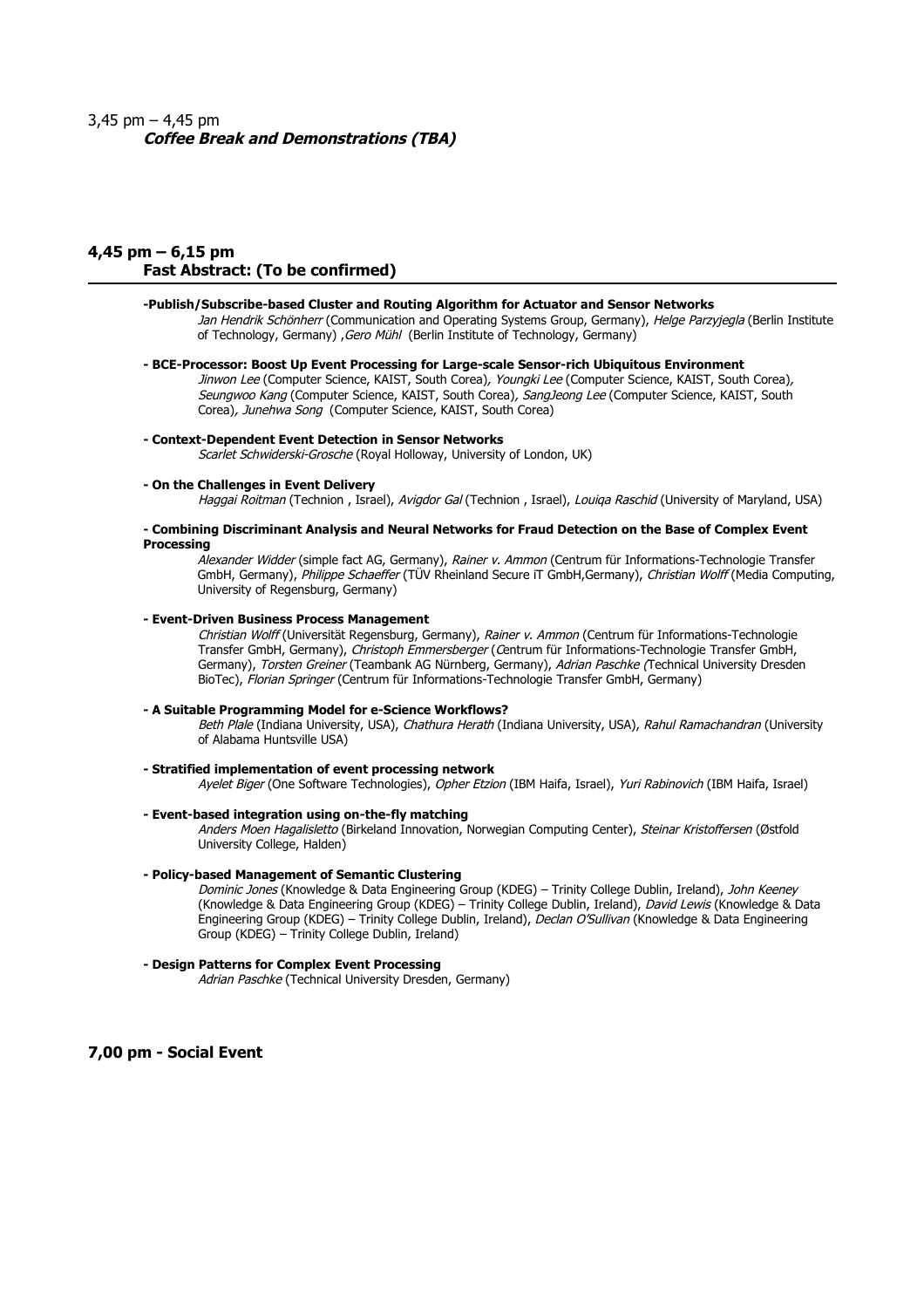# Friday – 4**th** July

### **08,30 am – 10,00 am Fast Abstract : (To be Confirmed)**

**-Event Diffusion in Wireless Mesh Networks using Random Linear Network Coding** Roberto Beraldi (DIS - Università di Roma "La Sapienza"), Aurelio Forese (DIS - Università di Roma "La Sapienza"), Hussein M. Alnuweiri (Texas A&M University, Qatar)

**-Discovery services in the future generation of mobile networks** Younès EL BOUZEKRI EL IDRISSI (ENSIAS, Mohamed V University, Morocco)

**-Experimental Evaluation of Ubiquitous Systems. Why and how to reduce WiFi communication range**  Marc-Olivier Killijian (LAAS-CNRS Université de Toulouse, France), David Powell (LAAS-CNRS Université de Toulouse, France), M. Roy (LAAS-CNRS Université de Toulouse, France) and G. Sèverac (LAAS-CNRS Université de Toulouse, France)

#### **-FADA: Formalisms and Algorithms for Resilient Services Design in Ambient Systems** Matthieu Roy (LAAS-CNRS Université de Toulouse, France), Marc-Olivier Killijian (LAAS-CNRS Université de Toulouse, France), Leonardo Querzoni (University of Roma, Italy), Sara Tucci Piergiovanni (University of Roma, Italy), Silvia Bonomi (University of Roma, Italy), François Bonnet (IRISA, France)

**-Spatio-Temporal Reasoning with Composite Events Mobile Systems** Scarlet Schwiderski-Grosche (Royal Holloway, University of London, UK)

- **-CAPS: Content-bAsed Publish/Subscribe services for perr-to-peer systems** Jordi Pujol Ahulló (Universitat Rovira i Virgili, Spain)
- **-Towards Data Driven Declarative Networking in Delay Tolerant Networks** Eiko Yoneki (University of Cambridge, UK)
- **-Gravity: An Interest-Aware Publish/Subscribe System Based on Structured Overlays** Sarunas Girdzijauskas (EPFL, Switzerland), Gregory Chockler (IBM Research, Israel), Roie Melamed (IBM Research, Israel), Yoav Tock (IBM Research, Israel)

### **-On Context-Aware Publish-Subscribe**

Gianpaolo Cugola (Politecnico di Milano, Italy), Matteo Migliavacca (Politecnico di Milano, Italy)

### **-MAMBO: Membership-Aware Multicast with Bushiness Optimisation**

Lu Fan (University,Edinburgh, UK), Phil Trinder (University,Edinburgh, UK), Hamish Taylor (University,Edinburgh,UK)

10,00 am – 10,30 am Coffee Break

**10,30 am – 11,30 am**

**Keynote : Meeting the Challenges of Mission-Critical Distributed Event-Based Systems with QoS-enabled Middleware and Model Driven Engineering Douglas C. Schmidt (**Vanderbilt University**)**